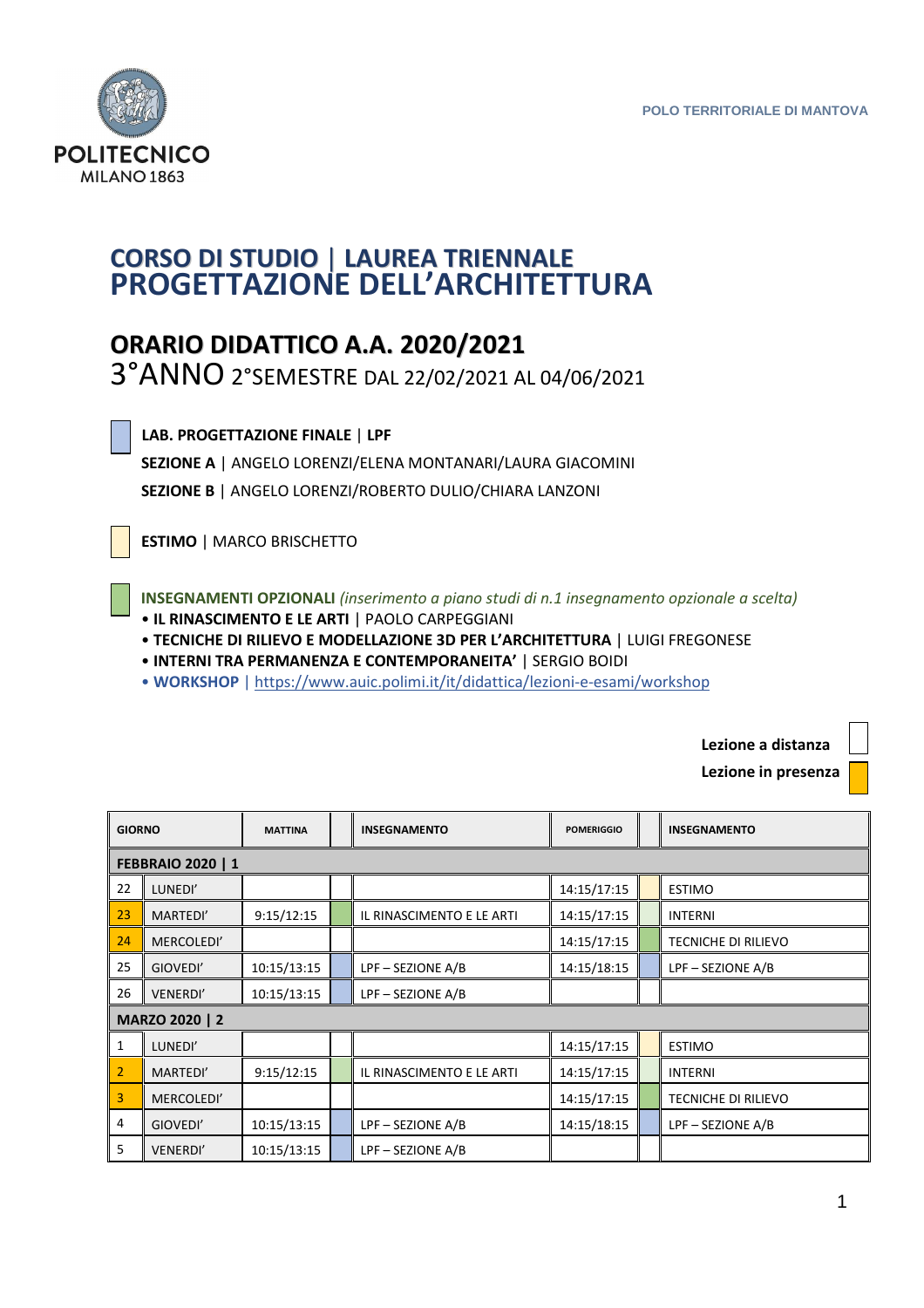|                        | MARZO 2020   3         |             |  |                           |             |  |                         |  |  |
|------------------------|------------------------|-------------|--|---------------------------|-------------|--|-------------------------|--|--|
| 8                      | LUNEDI'                |             |  |                           | 14:15/17:15 |  | <b>ESTIMO</b>           |  |  |
| 9                      | MARTEDI'               | 9:15/12:15  |  | IL RINASCIMENTO E LE ARTI | 14:15/17:15 |  | <b>INTERNI</b>          |  |  |
| 10                     | MERCOLEDI'             |             |  | <b>LAUREA TRIENNALE</b>   |             |  | <b>LAUREA TRIENNALE</b> |  |  |
| 11                     | GIOVEDI'               | 10:15/13:15 |  | LPF-SEZIONE A/B           | 14:15/18:15 |  | LPF-SEZIONE A/B         |  |  |
| 12                     | VENERDI'               | 10:15/13:15 |  | LPF-SEZIONE A/B           |             |  |                         |  |  |
|                        | MARZO 2020   4         |             |  |                           |             |  |                         |  |  |
| 15                     | LUNEDI'                |             |  |                           | 14:15/17:15 |  | <b>ESTIMO</b>           |  |  |
| 16                     | MARTEDI'               | 9:15/12:15  |  | IL RINASCIMENTO E LE ARTI | 14:15/17:15 |  | <b>INTERNI</b>          |  |  |
| 17                     | MERCOLEDI'             |             |  |                           | 14:15/17:15 |  | TECNICHE DI RILIEVO     |  |  |
| 18                     | GIOVEDI'               | 10:15/13:15 |  | LPF-SEZIONE A/B           | 14:15/18:15 |  | LPF - SEZIONE A/B       |  |  |
| 19                     | VENERDI'               | 10:15/13:15 |  | LPF-SEZIONE A/B           |             |  |                         |  |  |
|                        | MARZO 2020   5         |             |  |                           |             |  |                         |  |  |
| 22                     | LUNEDI'                |             |  |                           | 14:15/17:15 |  | <b>ESTIMO</b>           |  |  |
| 23                     | MARTEDI'               | 9:15/12:15  |  | IL RINASCIMENTO E LE ARTI | 14:15/17:15 |  | <b>INTERNI</b>          |  |  |
| 24                     | MERCOLEDI'             |             |  |                           | 14:15/17:15 |  | TECNICHE DI RILIEVO     |  |  |
| 25                     | GIOVEDI'               | 10:15/13:15 |  | LPF-SEZIONE A/B           | 14:15/18:15 |  | LPF-SEZIONE A/B         |  |  |
| 26                     | VENERDI'               | 10:15/13:15 |  | LPF-SEZIONE A/B           |             |  |                         |  |  |
|                        | MARZO 2020   6         |             |  |                           |             |  |                         |  |  |
| 29                     | LUNEDI'                |             |  |                           | 14:15/17:15 |  | <b>ESTIMO</b>           |  |  |
| 30                     | MARTEDI'               | 9:15/12:15  |  | IL RINASCIMENTO E LE ARTI | 14:15/17:15 |  | <b>INTERNI</b>          |  |  |
| 31                     | MERCOLEDI'             |             |  |                           | 14:15/17:15 |  | TECNICHE DI RILIEVO     |  |  |
|                        | <b>APRILE 2020</b>     |             |  |                           |             |  |                         |  |  |
| $\mathbf{1}$           | GIOVEDI'               | 10:15/13:15 |  | LPF-SEZIONE A/B           | 14:15/18:15 |  | LPF-SEZIONE A/B         |  |  |
| $\mathbf{2}$           | <b>VENERDI'</b>        |             |  |                           |             |  |                         |  |  |
|                        | <b>APRILE 2020   7</b> |             |  |                           |             |  |                         |  |  |
| 5 <sub>1</sub>         | LUNEDI'                |             |  |                           |             |  |                         |  |  |
| 6                      | <b>MARTEDI'</b>        |             |  |                           |             |  |                         |  |  |
| $\overline{7}$         | MERCOLEDI'             |             |  |                           | 14:15/17:15 |  | TECNICHE DI RILIEVO     |  |  |
| 8                      | GIOVEDI'               | 10:15/13:15 |  | LPF-SEZIONE A/B           | 14:15/18:15 |  | LPF-SEZIONE A/B         |  |  |
| 9                      | VENERDI'               | 10:15/13:15 |  | LPF-SEZIONE A/B           |             |  |                         |  |  |
|                        | <b>APRILE 2020   8</b> |             |  |                           |             |  |                         |  |  |
| 12                     | LUNEDI'                |             |  |                           | 14:15/17:15 |  | <b>ESTIMO</b>           |  |  |
| 13                     | MARTEDI'               | 9:15/12:15  |  | IL RINASCIMENTO E LE ARTI | 14:15/17:15 |  | <b>INTERNI</b>          |  |  |
| 14                     | MERCOLEDI'             |             |  |                           | 14:15/17:15 |  | TECNICHE DI RILIEVO     |  |  |
| 15                     | GIOVEDI'               | 10:15/13:15 |  | LPF-SEZIONE A/B           | 14:15/18:15 |  | LPF-SEZIONE A/B         |  |  |
| 16                     | VENERDI'               | 10:15/13:15 |  | LPF-SEZIONE A/B           |             |  |                         |  |  |
| <b>APRILE 2020   9</b> |                        |             |  |                           |             |  |                         |  |  |
| 19                     | LUNEDI'                |             |  |                           | 14:15/17:15 |  | <b>ESTIMO</b>           |  |  |
| $20\,$                 | MARTEDI'               | 9:15/12:15  |  | IL RINASCIMENTO E LE ARTI | 14:15/17:15 |  | <b>INTERNI</b>          |  |  |
| 21                     | MERCOLEDI'             |             |  |                           | 14:15/17:15 |  | TECNICHE DI RILIEVO     |  |  |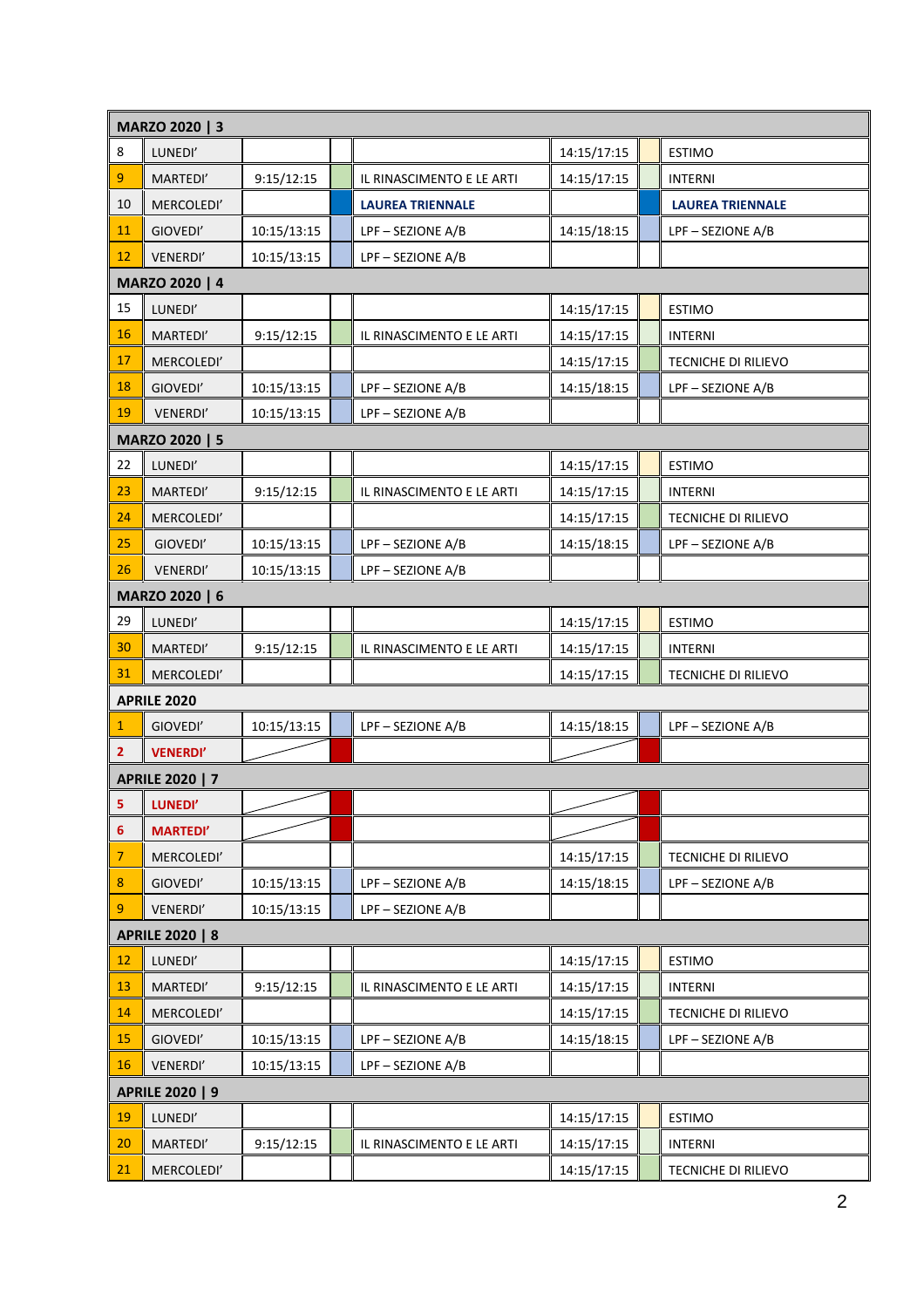| 22                                                                | GIOVEDI'           | 10:15/13:15 |  | LPF-SEZIONE A/B           | 14:15/18:15 |  | LPF - SEZIONE A/B          |  |  |  |
|-------------------------------------------------------------------|--------------------|-------------|--|---------------------------|-------------|--|----------------------------|--|--|--|
| 23                                                                | VENERDI'           | 10:15/13:15 |  | LPF-SEZIONE A/B           |             |  |                            |  |  |  |
|                                                                   | APRILE 2020   10   |             |  |                           |             |  |                            |  |  |  |
| 26                                                                | LUNEDI'            |             |  |                           | 14:15/17:15 |  | <b>ESTIMO</b>              |  |  |  |
| 27                                                                | <b>MARTEDI'</b>    |             |  | <b>LAUREA MAGISTRALE</b>  |             |  | <b>LAUREA MAGISTRALE</b>   |  |  |  |
| 28                                                                | MERCOLEDI'         |             |  |                           | 14:15/17:15 |  | TECNICHE DI RILIEVO        |  |  |  |
| 29                                                                | GIOVEDI'           | 10:15/13:15 |  | LPF-SEZIONE A/B           | 14:15/18:15 |  | LPF-SEZIONE A/B            |  |  |  |
| 30                                                                | VENERDI'           | 10:15/13:15 |  | LPF-SEZIONE A/B           |             |  |                            |  |  |  |
|                                                                   | MAGGIO 2020   11   |             |  |                           |             |  |                            |  |  |  |
| 3                                                                 | LUNEDI'            |             |  |                           | 14:15/17:15 |  | <b>ESTIMO</b>              |  |  |  |
| 4                                                                 | MARTEDI'           | 9:15/12:15  |  | IL RINASCIMENTO E LE ARTI | 14:15/17:15 |  | <b>INTERNI</b>             |  |  |  |
| 5                                                                 | MERCOLEDI'         |             |  |                           | 14:15/17:15 |  | <b>TECNICHE DI RILIEVO</b> |  |  |  |
| 6                                                                 | GIOVEDI'           | 10:15/13:15 |  | LPF-SEZIONE A/B           | 14:15/18:15 |  | LPF-SEZIONE A/B            |  |  |  |
| 7                                                                 | VENERDI'           | 10:15/13:15 |  | LPF-SEZIONE A/B           |             |  |                            |  |  |  |
| MAGGIO 2020   12                                                  |                    |             |  |                           |             |  |                            |  |  |  |
| 10                                                                | LUNEDI'            |             |  |                           | 14:15/17:15 |  | <b>ESTIMO</b>              |  |  |  |
| 11                                                                | MARTEDI'           | 9:15/12:15  |  | IL RINASCIMENTO E LE ARTI | 14:15/17:15 |  | <b>INTERNI</b>             |  |  |  |
| 12                                                                | MERCOLEDI'         |             |  |                           | 14:15/17:15 |  | TECNICHE DI RILIEVO        |  |  |  |
| 13                                                                | GIOVEDI'           | 10:15/13:15 |  | LPF-SEZIONE A/B           | 14:15/18:15 |  | LPF - SEZIONE A/B          |  |  |  |
| 14                                                                | VENERDI'           | 10:15/13:15 |  | LPF-SEZIONE A/B           |             |  |                            |  |  |  |
|                                                                   | MAGGIO 2020   13   |             |  |                           |             |  |                            |  |  |  |
| 17                                                                | LUNEDI'            |             |  |                           | 14:15/17:15 |  | <b>ESTIMO</b>              |  |  |  |
| 18                                                                | MARTEDI'           | 9:15/12:15  |  | IL RINASCIMENTO E LE ARTI | 14:15/17:15 |  | <b>INTERNI</b>             |  |  |  |
| 19                                                                | MERCOLEDI'         |             |  |                           | 14:15/17:15 |  | <b>TECNICHE DI RILIEVO</b> |  |  |  |
| 20                                                                | GIOVEDI'           | 10:15/13:15 |  | LPF-SEZIONE A/B           | 14:15/18:15 |  | LPF - SEZIONE A/B          |  |  |  |
| 21                                                                | VENERDI'           | 10:15/13:15 |  | LPF-SEZIONE A/B           |             |  |                            |  |  |  |
|                                                                   | MAGGIO 2020   14   |             |  |                           |             |  |                            |  |  |  |
| 24                                                                | LUNEDI'            |             |  |                           | 14:15/17:15 |  | <b>ESTIMO</b>              |  |  |  |
| 25                                                                | MARTEDI'           | 9:15/12:15  |  | IL RINASCIMENTO E LE ARTI | 14:15/17:15 |  | <b>INTERNI</b>             |  |  |  |
| 26                                                                | MERCOLEDI'         |             |  |                           | 14:15/17:15 |  | TECNICHE DI RILIEVO        |  |  |  |
| 27                                                                | GIOVEDI'           | 10:15/13:15 |  | LPF-SEZIONE A/B           | 14:15/18:15 |  | LPF-SEZIONE A/B            |  |  |  |
| 28                                                                | VENERDI'           | 10:15/13:15 |  | LPF-SEZIONE A/B           |             |  |                            |  |  |  |
| MAGGIO 2020   15                                                  |                    |             |  |                           |             |  |                            |  |  |  |
| 31                                                                | LUNEDI'            |             |  |                           | 14:15/17:15 |  | <b>ESTIMO</b>              |  |  |  |
|                                                                   | <b>GIUGNO 2020</b> |             |  |                           |             |  |                            |  |  |  |
| $\mathbf{1}$                                                      | MARTEDI'           | 9:15/12:15  |  | IL RINASCIMENTO E LE ARTI | 14:15/17:15 |  | <b>INTERNI</b>             |  |  |  |
| 2                                                                 | MERCOLEDI'         |             |  |                           |             |  |                            |  |  |  |
| 3                                                                 | GIOVEDI'           | 10:15/13:15 |  | LPF-SEZIONE A/B           | 14:15/18:15 |  | LPF-SEZIONE A/B            |  |  |  |
| 4                                                                 | VENERDI'           | 10:15/13:15 |  | LPF-SEZIONE A/B           | 14:15/17:15 |  | LPF-SEZIONE A/B            |  |  |  |
| SETTIMANA DI SOSPENSIONE DELLA DIDATTICA dal 07/06/21 al 09/06/21 |                    |             |  |                           |             |  |                            |  |  |  |
| SESSIONE D'ESAMI DAL 10/06/21 AL 30/07/21                         |                    |             |  |                           |             |  |                            |  |  |  |